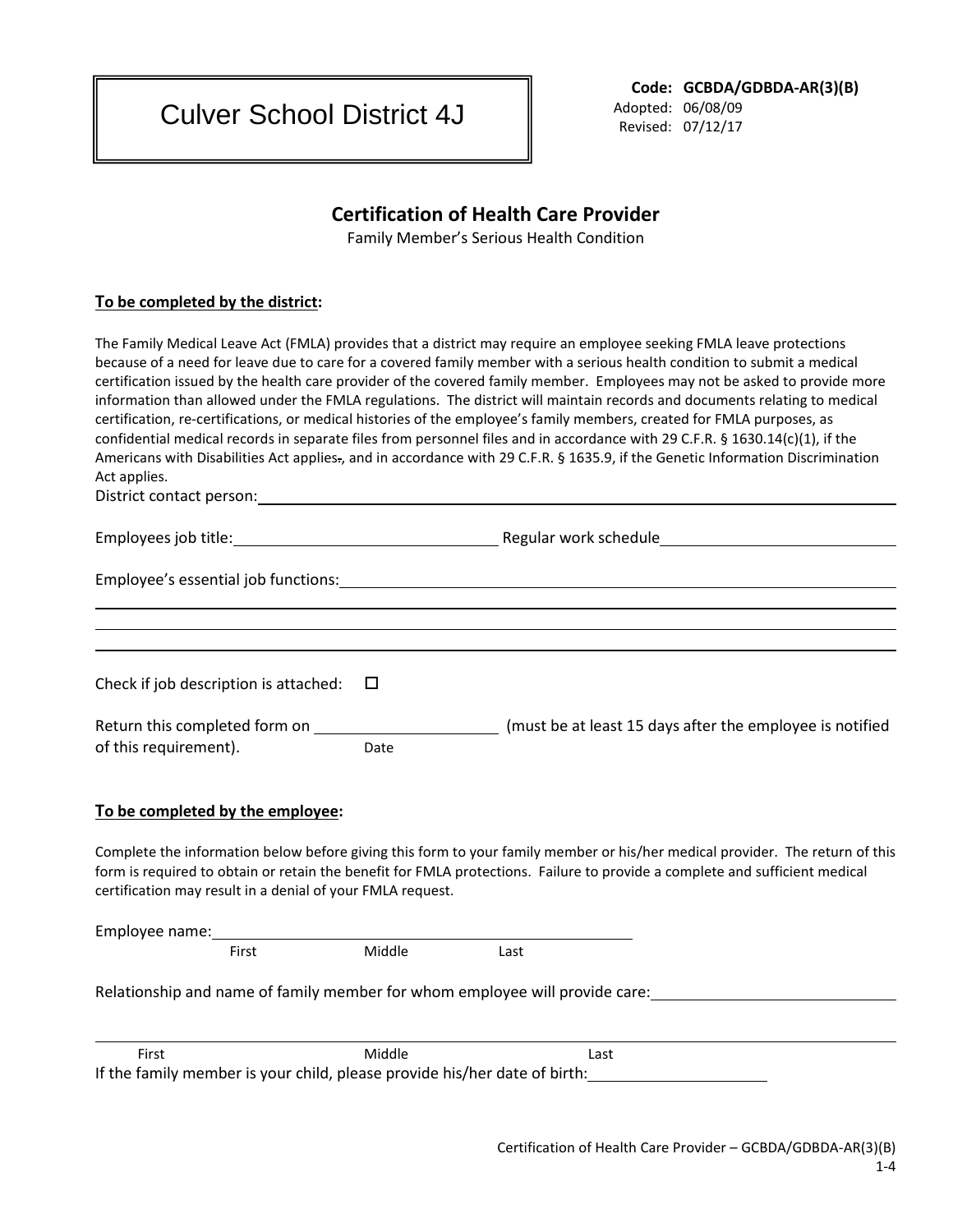Describe the care you will provide to your family member and estimate the leave needed to provide such care:

| <b>Employee Signature</b>                                                                                                                                                                                                                                                                                                                                                                                                                                                                                                                                                                                                                                                                                                                                                                                                                           |            | Date                                                                            |              |               |
|-----------------------------------------------------------------------------------------------------------------------------------------------------------------------------------------------------------------------------------------------------------------------------------------------------------------------------------------------------------------------------------------------------------------------------------------------------------------------------------------------------------------------------------------------------------------------------------------------------------------------------------------------------------------------------------------------------------------------------------------------------------------------------------------------------------------------------------------------------|------------|---------------------------------------------------------------------------------|--------------|---------------|
| To be completed by health care provider:                                                                                                                                                                                                                                                                                                                                                                                                                                                                                                                                                                                                                                                                                                                                                                                                            |            |                                                                                 |              |               |
| The employee listed above has requested leave under the Family Medical Leave Act (FMLA) to care for your patient. Please<br>answer, fully and completely, all applicable parts below. Several questions seek a response as to the frequency or duration of<br>a condition, treatment, etc. Your answer should be the best estimate based upon your medical knowledge, experience and<br>examination of the patient. Be as specific as you can; terms such as 'lifetime,' 'unknown' or 'indeterminate' may not be<br>sufficient to determine FMLA coverage. Limit your responses to the condition for which the patient needs care. Do not<br>provide information about genetic tests, as defined in 29 C.F.R. § 1635.3(f) and C.F.R. § 1635.3(b). Extra space is provided,<br>should you need it. Please be sure to sign the form on the last page. |            |                                                                                 |              |               |
| Provider's name                                                                                                                                                                                                                                                                                                                                                                                                                                                                                                                                                                                                                                                                                                                                                                                                                                     |            | Type of practice/medical specialty:                                             |              |               |
| Full business address -                                                                                                                                                                                                                                                                                                                                                                                                                                                                                                                                                                                                                                                                                                                                                                                                                             | Street     | City - State - Zip Code                                                         |              |               |
| Telephone Number                                                                                                                                                                                                                                                                                                                                                                                                                                                                                                                                                                                                                                                                                                                                                                                                                                    | Fax Number | Email                                                                           |              |               |
| <b>Medical Facts</b>                                                                                                                                                                                                                                                                                                                                                                                                                                                                                                                                                                                                                                                                                                                                                                                                                                |            |                                                                                 |              |               |
| The approximate date the condition commenced: __________________________________                                                                                                                                                                                                                                                                                                                                                                                                                                                                                                                                                                                                                                                                                                                                                                    |            |                                                                                 |              |               |
| The probable duration of the condition: example and the probable duration of the condition:                                                                                                                                                                                                                                                                                                                                                                                                                                                                                                                                                                                                                                                                                                                                                         |            |                                                                                 |              |               |
| Was the patient admitted for an overnight stay in a hospital, hospice or residential medical care facility?<br>$\square$ No                                                                                                                                                                                                                                                                                                                                                                                                                                                                                                                                                                                                                                                                                                                         |            |                                                                                 |              |               |
| List the date(s) you treated the patient for their condition: Late and the date of the state of the state of the state of the state of the state of the state of the state of the state of the state of the state of the state                                                                                                                                                                                                                                                                                                                                                                                                                                                                                                                                                                                                                      |            |                                                                                 |              |               |
| Was medication, other than over-the-counter medication, prescribed?                                                                                                                                                                                                                                                                                                                                                                                                                                                                                                                                                                                                                                                                                                                                                                                 |            |                                                                                 | $\square$ No | $\square$ Yes |
| Will the patient need to have treatment visits at least twice per year for the condition:                                                                                                                                                                                                                                                                                                                                                                                                                                                                                                                                                                                                                                                                                                                                                           |            |                                                                                 | $\square$ No | $\square$ Yes |
| Was the patient referred to other health care provider(s) for evaluation or treatment (e.g., physical therapist)?<br>$\square$ No<br>$\square$ Yes                                                                                                                                                                                                                                                                                                                                                                                                                                                                                                                                                                                                                                                                                                  |            | If yes, state the nature of such treatments and expected duration of treatment: |              |               |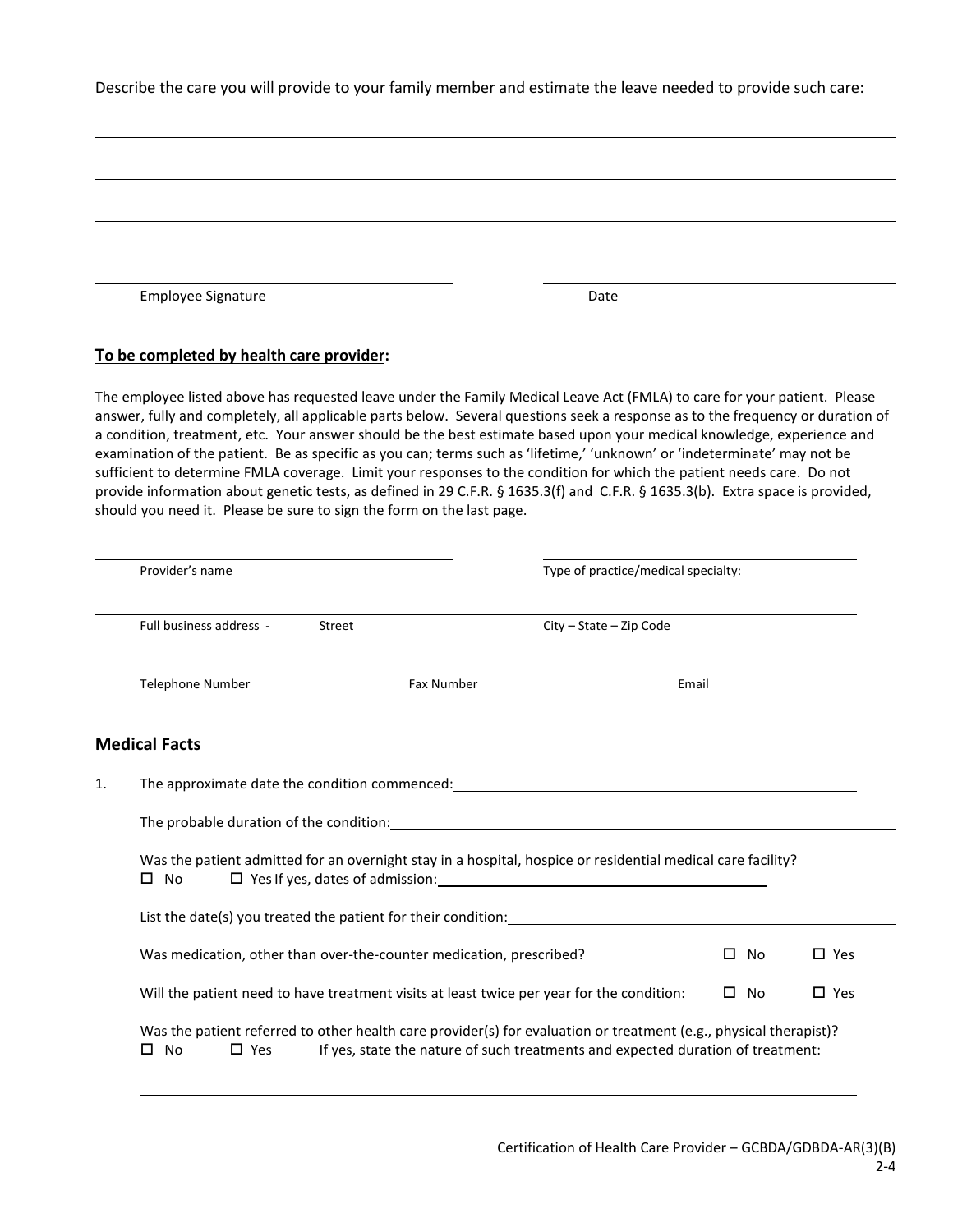| z. | Is the medical condition pregnancy? |  |  |  |
|----|-------------------------------------|--|--|--|
|----|-------------------------------------|--|--|--|

3. Describe other relevant medical facts, if any, related to the condition for which the employee seeks leave (such medical facts may include symptoms, diagnosis or any regimen of continuing treatment such as the use of specialized equipment):

## **Amount of leave needed**

When answering these questions, keep in mind that your patient's need for care from the employee seeking leave may include assistance with basic medical, hygienic, nutritional, safety or transportation needs, or the provision of physical or psychological care:

|                | Will the employee be incapacitated for a single continuous period of time, including any time for treatment and |
|----------------|-----------------------------------------------------------------------------------------------------------------|
| recovery? □ No | □ Yes                                                                                                           |

| If yes, estimate the beginning and ending dates for the period of incapacity: |  |
|-------------------------------------------------------------------------------|--|
|                                                                               |  |

| During this time, will the patient need care?                                    | □ No | $\Box$ Yes |  |
|----------------------------------------------------------------------------------|------|------------|--|
| Explain the care needed by the patient and why such care is medically necessary: |      |            |  |

2. Will the patient require follow-up treatments, including any time for recovery?  $\Box$  No  $\Box$  Yes

| Estimate treatment schedule, if any, including the dates of any scheduled appointments and the time required for |
|------------------------------------------------------------------------------------------------------------------|
| each appointment, including any recovery period:                                                                 |

Explain the care needed by the patient, and why such care is medically necessary: